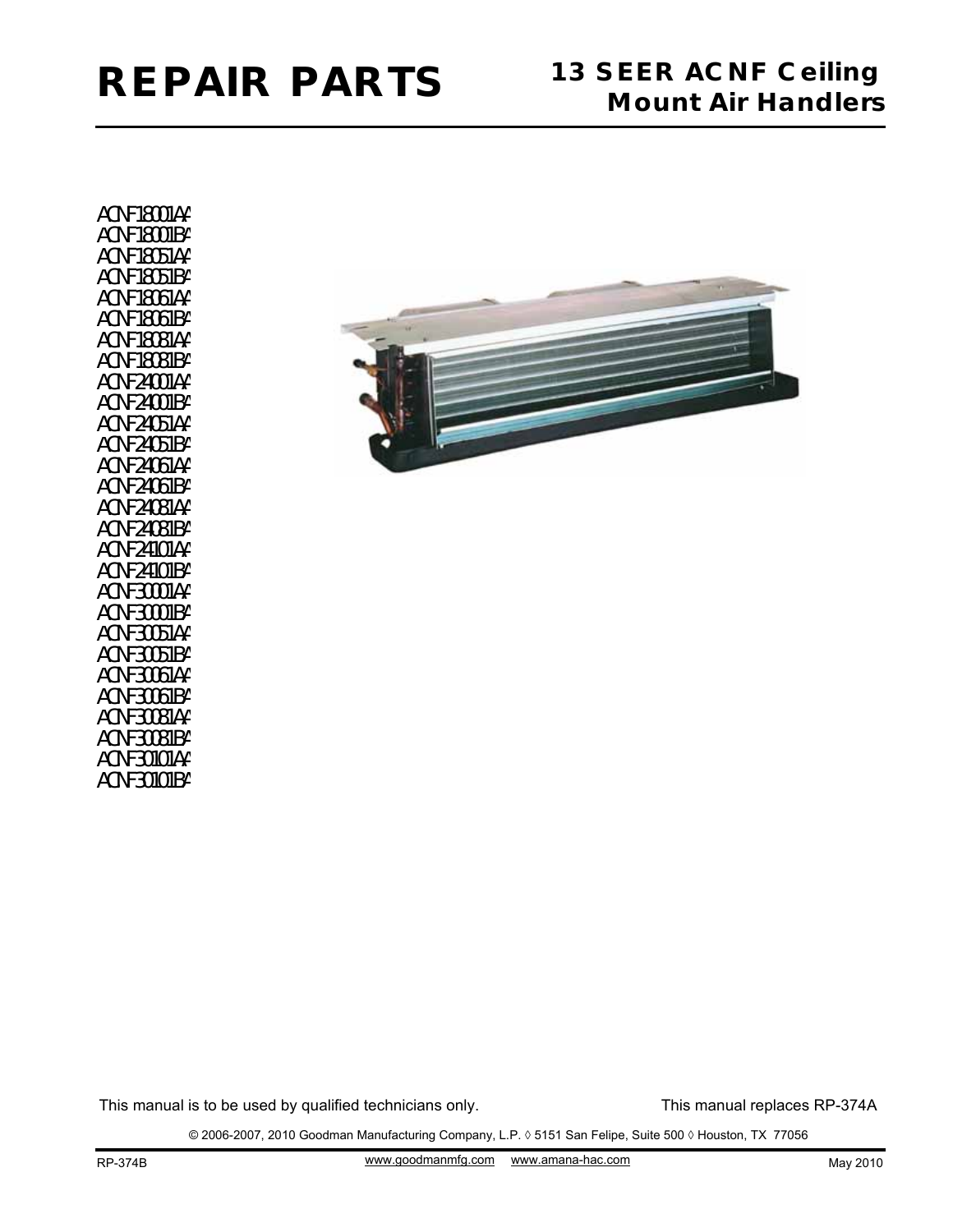#### **Index**

| <b>Functional Parts List</b> |  |
|------------------------------|--|
| Illustration and Parts       |  |

*Views shown are for parts illustrations only, not servicing procedures.*

Rev. B: Added "BA" models.

AR - As Required NA - Not Available NS - Not Shown 00000000 - See Note QTY - Quantity Example (QTY 3) (If Quantity not shown, Quantity = 1) M - Model Example (M1) (If M Code not shown, then part is used on all Models) **Text Codes:**

#### **Expanded Model Nomenclature:**

 Example M1 - Model#1 M2 - Model#2 M3 - Model#3

Goodman Manufacturing Company, L.P. is not responsible for personal injury or property damage resulting from improper service. Review all service information before beginning repairs.

Warranty service must be performed by an authorized technician, using authorized factory parts. If service is required after the warranty expires, Goodman Manufacturing Company, L.P. also recommends contacting an authorized technician and using authorized factory parts.

Goodman Manufacturing Company, L.P. reserves the right to discontinue, or change at any time, specifications or designs without notice or without incurring obligations.

For assistance within the U.S.A. contact: Consumer Affairs Department Goodman Manufacturing Company, L.P. 7401 Security Way Houston, Texas 77040 877-254-4729-Telephone 713-863-2382-Facsimile

International Division International Division<br>Goodman Manufacturing Company, L.P. 7401 Security Way Houston, Texas 77040 713-861-2500-Telephone 713-863-2382-Facsimile For assistance outside the U.S.A. contact: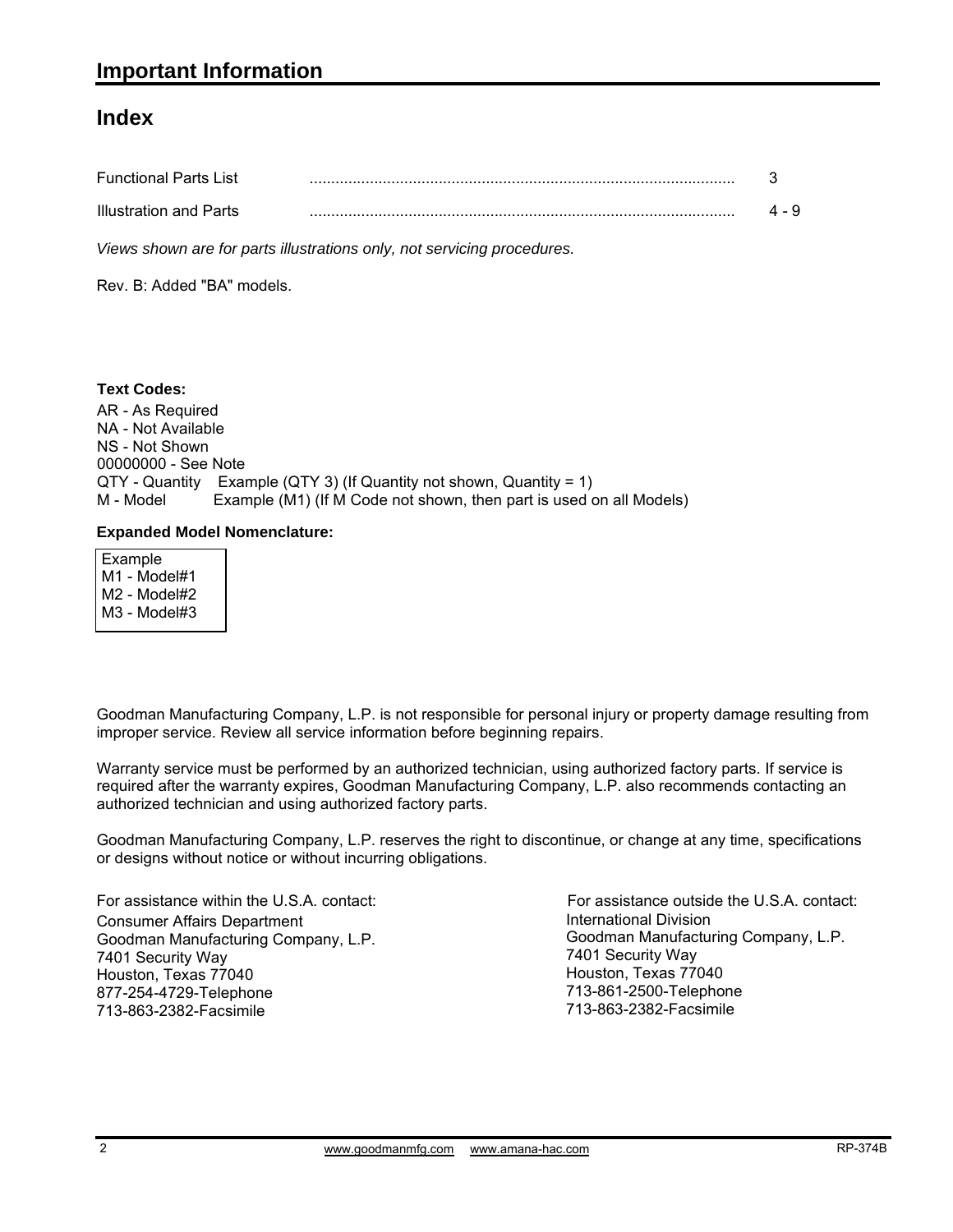## **Functional Parts**

| Part<br>No:  | <b>Description:</b>                                                                                                                    |                                                             |                                                 |
|--------------|----------------------------------------------------------------------------------------------------------------------------------------|-------------------------------------------------------------|-------------------------------------------------|
|              |                                                                                                                                        | PKC-01D                                                     | PISTON KIT CHART (M1, M3, M5, M7, M9,           |
| BT1368011    | BLOWER WHEEL 5.75 X 6.75 (M1, M2, M3,<br>M4, M5, M6, M7, M8)                                                                           |                                                             | M11, M13, M15, M17, M19, M21, M23, M25,<br>M27) |
| BT1368012    | BLOWER WHEEL 6.31 X 8.25 (M9, M10, M11,<br>M12, M13, M14, M15, M16, M17, M18)                                                          | M1 - ACNF18001AA                                            | <b>Expanded Model Nomenclature</b>              |
| BT1368013    | BLOWER WHEEL 6.75 X 8.25 (M19, M20,<br>M21, M22, M23, M24, M25, M26, M27, M28)                                                         | M2 - ACNF18001BA                                            |                                                 |
| PCBFM131     | BOARD, ELECTRONIC BLOWER TIME DELAY<br><b>RELAY</b>                                                                                    | M3 - ACNF18051AA<br>M4 - ACNF18051BA                        |                                                 |
|              | CAP050000370VAS CAPACITOR 5/370V                                                                                                       | M5 - ACNF18061AA                                            |                                                 |
| 0162A00003   | FLOWRATOR .055 (M1, M2, M3, M4, M5, M6,<br>M7, M8)                                                                                     | M6 - ACNF18061BA<br>M7 - ACNF18081AA                        |                                                 |
| 0162M00099   | FLOWRATOR .059 (M9, M10, M11, M12, M13,<br>M14, M15, M16, M17, M18)                                                                    | M8 - ACNF18081BA                                            |                                                 |
| 0162M00100   | FLOWRATOR .065 (M19, M20, M21, M22,<br>M23, M24, M25, M26, M27, M28)                                                                   | M9 - ACNF24001AA<br>M10 - ACNF24001BA                       |                                                 |
| 0175A00000   | HEAT ELEMENT 4.8 KW (M3, M4, M11, M12,<br>M21, M22)                                                                                    | M11 - ACNF24051AA<br>M12 - ACNF24051BA                      |                                                 |
| 0175A00001   | HEAT ELEMENT 6.0 KW (M5, M6, M13, M14,<br>M23, M24)                                                                                    | M13 - ACNF24061AA<br>M14 - ACNF24061BA                      |                                                 |
| 0175A00002   | HEAT ELEMENT 7.3 KW (M7, M8, M15, M16,<br>M25, M26)                                                                                    | M15 - ACNF24081AA                                           |                                                 |
| 0175A00003   | HEAT ELEMENT 9.8 KW (M17, M18, M27,<br>M28)                                                                                            | M16 - ACNF24081BA<br>M17 - ACNF24101AA                      |                                                 |
| BT1340015S   | MOTOR, 1/4 HP, 2 SP, 4 PL (M9, M10, M11,<br>M12, M13, M14, M15, M16, M17, M18, M19,<br>M20, M21, M22, M23, M24, M25, M26, M27,<br>M28) | M18 - ACNF24101BA<br>M19 - ACNF30001AA<br>M20 - ACNF30001BA |                                                 |
| BT1340014S   | MOTOR, 1/8 HP, 2 SP, 4 PL (M1, M2, M3, M4,<br>M5, M6, M7, M8)                                                                          | M21 - ACNF30051AA<br>M22 - ACNF30051BA                      |                                                 |
| BT1753510S   | PULL OUT DISCONNECT                                                                                                                    | M23 - ACNF30061AA                                           |                                                 |
| B1256551     | SEQUENCER 5 KW (M3, M4, M11, M12, M21,<br>M22)                                                                                         | M24 - ACNF30061BA<br>M25 - ACNF30081AA                      |                                                 |
| B1256552     | SEQUENCER 8 - 10 KW (M5, M6, M7, M8,<br>M13, M14, M15, M16, M17, M18, M23, M24,<br>M25, M26, M27, M28)                                 | M26 - ACNF30081BA<br>M27 - ACNF30101AA                      |                                                 |
| B1141643     | TRANSFORMER 208/230, 24V                                                                                                               | M28 - ACNF30101BA                                           |                                                 |
| 0270A00079PS | TUBING ASSY, EVAP COIL (M1, M3, M5, M7)                                                                                                |                                                             |                                                 |
| 0270A00080PS | TUBING ASSY, EVAP COIL (M9, M11, M13,<br>M15, M17)                                                                                     |                                                             |                                                 |
| 0270A00081PS | TUBING ASSY, EVAP COIL (M19, M21, M23,<br>M25, M27)                                                                                    |                                                             |                                                 |
| 0270A00110S  | TUBING ASSY, EVAP COIL (M10, M12, M14,<br>M16, M18)                                                                                    |                                                             |                                                 |
| 0270A00111S  | TUBING ASSY, EVAP COIL (M20, M22, M24,<br>M26, M28)                                                                                    |                                                             |                                                 |
| 0270A00113S  | TUBING ASSY, EVAP COIL (M2, M4, M6, M8)                                                                                                |                                                             |                                                 |

# **SPECIAL PARTS**

BT1787000 VALVE CORE

IO-282B INSTAL & OPER INSTR, ACNF (M1, M3, M5, M7, M9, M11, M13, M15, M17, M19, M21, M23, M25, M27)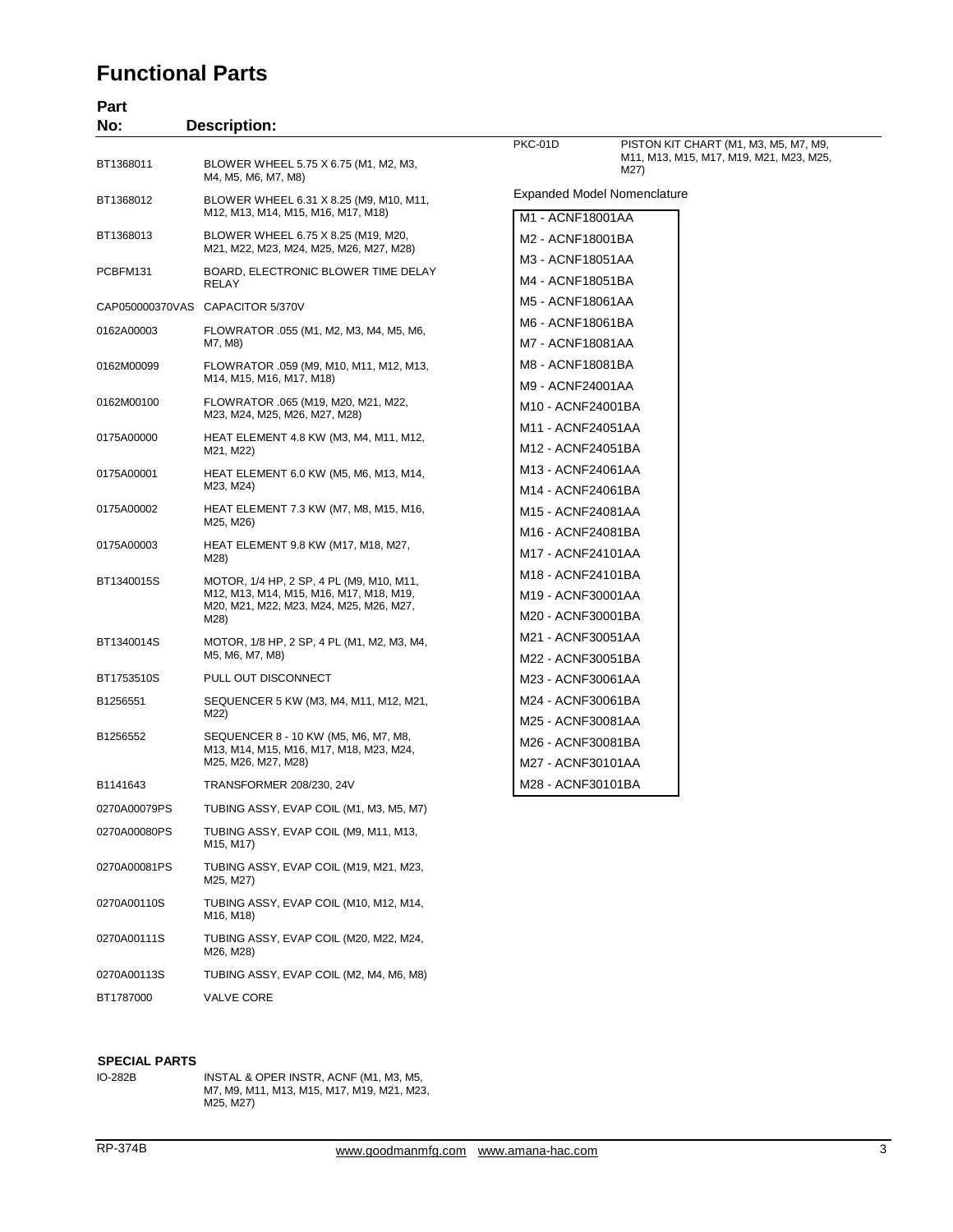# **Blower Assembly**

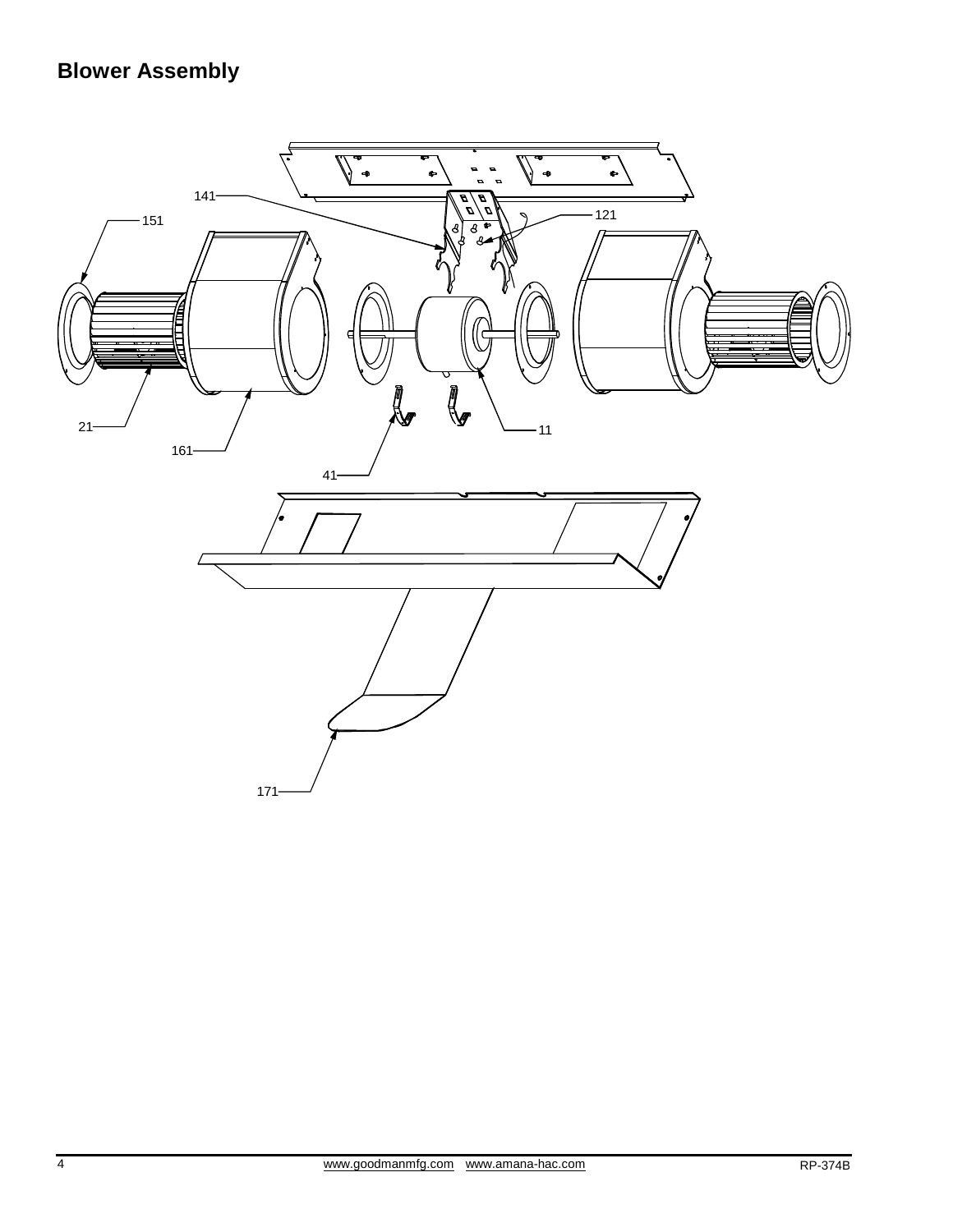## **Blower Assembly**

|                                                                               | <b>Ref. Part</b><br>No: No: | <b>Description:</b>                                                                                                      | <b>Ref. Part</b><br>No: No:<br><b>Description:</b> |
|-------------------------------------------------------------------------------|-----------------------------|--------------------------------------------------------------------------------------------------------------------------|----------------------------------------------------|
|                                                                               |                             |                                                                                                                          | <b>Expanded Model Nomenclature</b>                 |
| Image 1:<br>11<br>BT1340015S<br>MOTOR, 1/4 HP, 2 SP, 4 PL (M9, M10, M11, M12, |                             |                                                                                                                          |                                                    |
|                                                                               |                             | M13, M14, M15, M16, M17, M18, M19, M20, M21,<br>M22, M23, M24, M25, M26, M27, M28)                                       | M1 - ACNF18001AA<br>M2 - ACNF18001BA               |
| 11                                                                            | BT1340014S                  | MOTOR, 1/8 HP, 2 SP, 4 PL (M1, M2, M3, M4, M5,                                                                           | M3 - ACNF18051AA                                   |
|                                                                               |                             | M6, M7, M8)                                                                                                              | M4 - ACNF18051BA                                   |
| 21                                                                            | BT1368011                   | BLOWER WHEEL 5.75 X 6.75 (M1, M2, M3, M4,<br>M5, M6, M7, M8)                                                             | M5 - ACNF18061AA                                   |
| 21                                                                            | BT1368012                   | BLOWER WHEEL 6.31 X 8.25 (M9, M10, M11, M12,<br>M13, M14, M15, M16, M17, M18)                                            | M6 - ACNF18061BA<br>M7 - ACNF18081AA               |
| 21                                                                            | BT1368013                   | BLOWER WHEEL 6.75 X 8.25 (M19, M20, M21,                                                                                 | M8 - ACNF18081BA                                   |
|                                                                               |                             | M22, M23, M24, M25, M26, M27, M28)                                                                                       | M9 - ACNF24001AA                                   |
| 41                                                                            | BT1392500                   | MOTOR MOUNT CLAMP (QTY 2)                                                                                                | M10 - ACNF24001BA                                  |
| 121                                                                           | BT1393706                   | CARRIAGE BOLT .31 - 18 X .625" (QTY 4)                                                                                   | M11 - ACNF24051AA                                  |
| 141                                                                           | 3616000                     | <b>MOTOR MOUNT BRACKET</b>                                                                                               | M12 - ACNF24051BA                                  |
| 151                                                                           | 3642000                     | VENTURI .375" (M1, M2, M3, M4, M5, M6, M7, M8)                                                                           | M13 - ACNF24061AA                                  |
| 151                                                                           | 3642001                     | VENTURI 0.5" (M9, M10, M11, M12, M13, M14,                                                                               | M14 - ACNF24061BA                                  |
|                                                                               |                             | M15, M16, M17, M18, M19, M20, M21, M22, M23,<br>M24, M25, M26, M27, M28)                                                 | M15 - ACNF24081AA                                  |
| 161                                                                           | 3660200S                    | BLOWER HOUSING (M1, M2, M3, M4, M5, M6, M7,<br>M8)                                                                       | M16 - ACNF24081BA                                  |
|                                                                               |                             |                                                                                                                          | M17 - ACNF24101AA                                  |
| 161                                                                           | 3660201S                    | BLOWER HOUSING (M9, M10, M11, M12, M13,<br>M14, M15, M16, M17, M18, M19, M20, M21, M22,<br>M23, M24, M25, M26, M27, M28) | M18 - ACNF24101BA                                  |
|                                                                               |                             |                                                                                                                          | M19 - ACNF30001AA                                  |
| 171                                                                           | 3617000                     | <b>MOTOR SHIELD</b>                                                                                                      | M20 - ACNF30001BA                                  |
|                                                                               |                             |                                                                                                                          | M21 - ACNF30051AA                                  |
|                                                                               |                             |                                                                                                                          | M22 - ACNF30051BA                                  |
|                                                                               |                             |                                                                                                                          | M23 - ACNF30061AA                                  |
|                                                                               |                             |                                                                                                                          | M24 - ACNF30061BA                                  |
|                                                                               |                             |                                                                                                                          | M25 - ACNF30081AA                                  |
|                                                                               |                             |                                                                                                                          | M26 - ACNF30081BA                                  |
|                                                                               |                             |                                                                                                                          | M27 - ACNF30101AA                                  |
|                                                                               |                             |                                                                                                                          | M28 - ACNF30101BA                                  |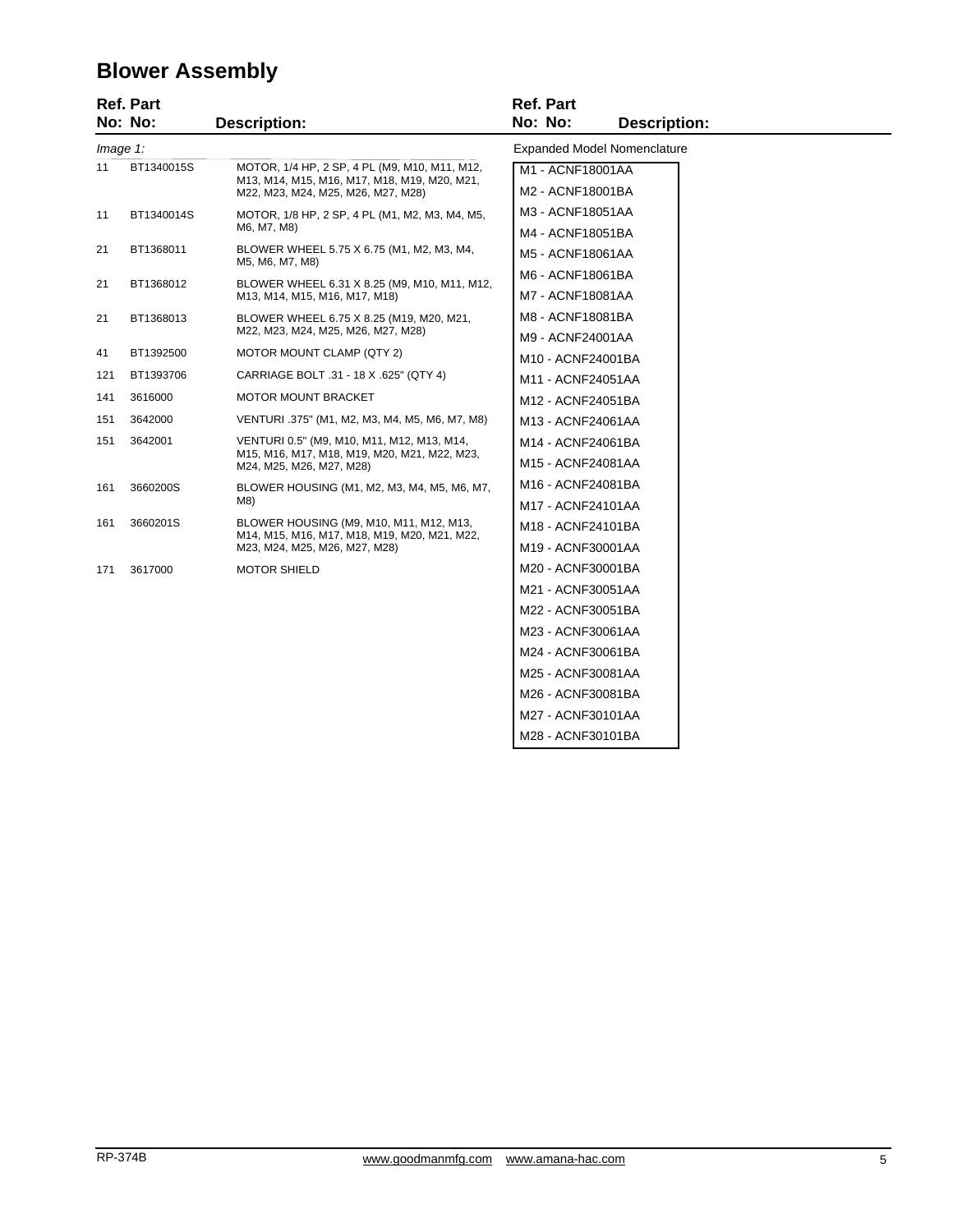## **Coil / Coil Pan / Heater Assemblies**

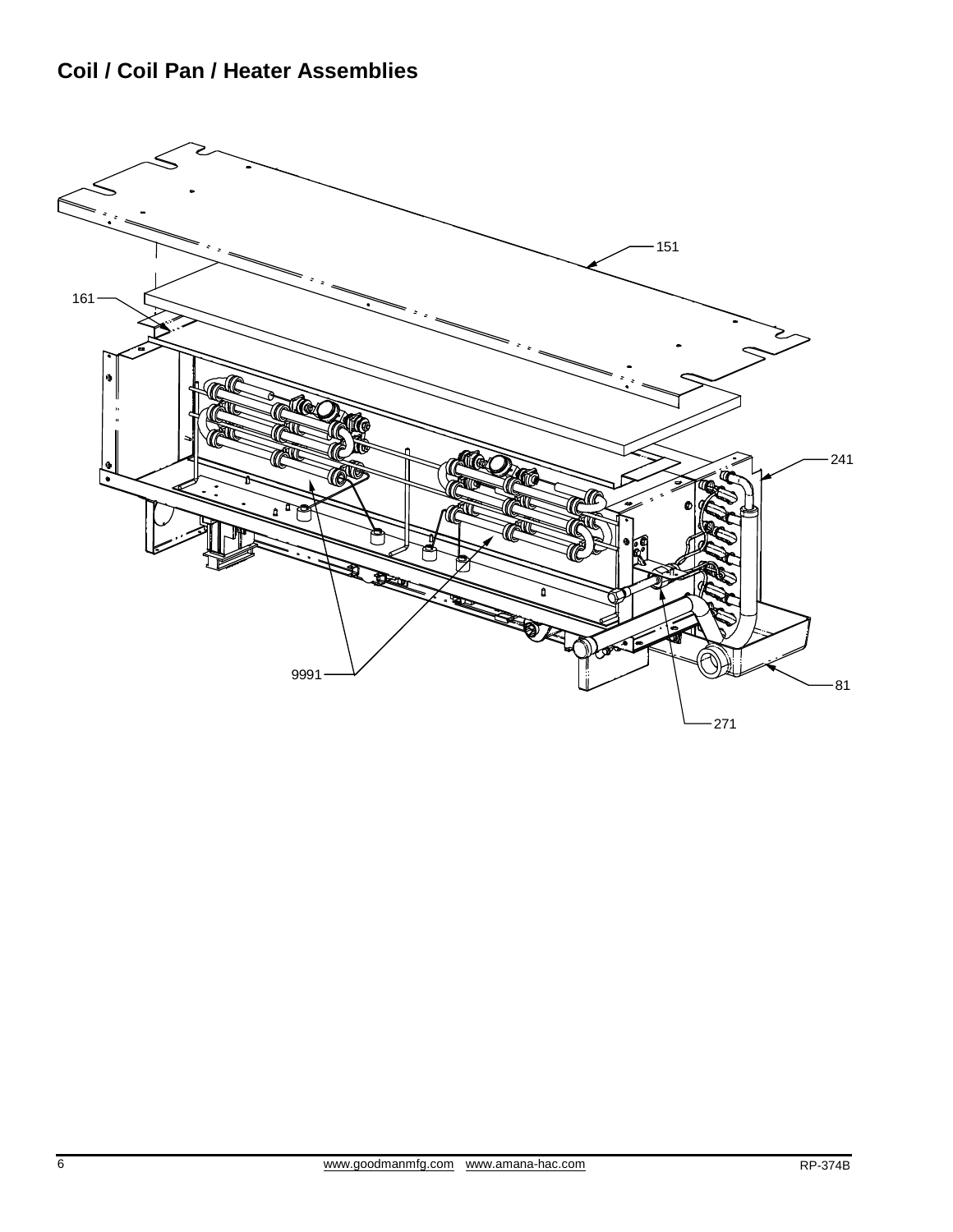### **Coil / Coil Pan / Heater Assemblies**

|          | Ref. Part       |                                                                             | <b>Ref. Part</b>                       |
|----------|-----------------|-----------------------------------------------------------------------------|----------------------------------------|
|          | No: No:         | <b>Description:</b>                                                         | No: No:<br><b>Description:</b>         |
| Image 1: |                 |                                                                             | <b>Expanded Model Nomenclature</b>     |
| 81       | 3670002S        | DRAIN PAN LRG (M19, M20, M21, M22, M23, M24,<br>M25, M26, M27, M28)         | M1 - ACNF18001AA                       |
| 81       | 3670001S        | DRAIN PAN MED (M9, M10, M11, M12, M13, M14,<br>M15, M16, M17, M18)          | M2 - ACNF18001BA<br>M3 - ACNF18051AA   |
| 81       | 3670000S        | DRAIN PAN SML (M1, M2, M3, M4, M5, M6, M7, M8)                              | M4 - ACNF18051BA                       |
| 151      | 3613000         | EVAP TOP PANEL (M1, M2, M3, M4, M5, M6, M7,<br>M8)                          | M5 - ACNF18061AA<br>M6 - ACNF18061BA   |
| 151      | 3613001         | EVAP TOP PANEL (M9, M10, M11, M12, M13, M14,<br>M15, M16, M17, M18)         | M7 - ACNF18081AA                       |
| 151      | 3613002         | EVAP TOP PANEL (M19, M20, M21, M22, M23,<br>M24, M25, M26, M27, M28)        | M8 - ACNF18081BA<br>M9 - ACNF24001AA   |
| 161      | 3615000         | EVAP COIL BLOCK-OFF (M1, M2, M3, M4, M5, M6,<br>M7, M8)                     | M10 - ACNF24001BA<br>M11 - ACNF24051AA |
| 161      | 3615001         | EVAP COIL BLOCK-OFF (M9, M10, M11, M12, M13,<br>M14, M15, M16, M17, M18)    | M12 - ACNF24051BA                      |
| 161      | 3615002         | EVAP COIL BLOCK-OFF (M19, M20, M21, M22,<br>M23, M24, M25, M26, M27)        | M13 - ACNF24061AA<br>M14 - ACNF24061BA |
| 241      | 0270A00079PS    | TUBING ASSY, EVAP COIL (M1, M3, M5, M7)                                     | M15 - ACNF24081AA                      |
| 241      | 0270A00080PS    | TUBING ASSY, EVAP COIL (M9, M11, M13, M15,                                  | M16 - ACNF24081BA                      |
|          |                 | M17)                                                                        | M17 - ACNF24101AA                      |
| 241      | 0270A00081PS    | TUBING ASSY, EVAP COIL (M19, M21, M23, M25,<br>M27)                         | M18 - ACNF24101BA                      |
| 241      | 0270A00110S     | TUBING ASSY, EVAP COIL (M10, M12, M14, M16,                                 | M19 - ACNF30001AA                      |
|          |                 | M18)                                                                        | M20 - ACNF30001BA                      |
| 241      | 0270A00111S     | TUBING ASSY, EVAP COIL (M20, M22, M24, M26,<br>M28)                         | M21 - ACNF30051AA                      |
| 241      | 0270A00113S     | TUBING ASSY, EVAP COIL (M2, M4, M6, M8)                                     | M22 - ACNF30051BA<br>M23 - ACNF30061AA |
| 271      | 0162A00003      | FLOWRATOR .055 (M1, M2, M3, M4, M5, M6, M7,                                 | M24 - ACNF30061BA                      |
|          |                 | M8)                                                                         | M25 - ACNF30081AA                      |
| 271      | 0162M00099      | FLOWRATOR .059 (M9, M10, M11, M12, M13, M14,<br>M15, M16, M17, M18)         | M26 - ACNF30081BA                      |
| 271      | 0162M00100      | FLOWRATOR .065 (M19, M20, M21, M22, M23,<br>M24, M25, M26, M27, M28)        | M27 - ACNF30101AA                      |
|          | 9991 0175A00000 | HEAT ELEMENT 4.8 KW (M3, M4, M11, M12, M21,<br>M22)                         | M28 - ACNF30101BA                      |
|          | 9991 0175A00001 | HEAT ELEMENT 6.0 KW (M5, M6, M13, M14, M23,<br>M24)                         |                                        |
| 9991     | 0175A00002      | HEAT ELEMENT 7.3 KW (M7, M8, M15, M16, M25,<br>M26)                         |                                        |
| 9991     | 0175A00003      | HEAT ELEMENT 9.8 KW (M17, M18, M27, M28)                                    |                                        |
| ΝS       | 3630005         | EVAP SUPPORT ASSY LRG (M19, M20, M21, M22,<br>M23, M24, M25, M26, M27, M28) |                                        |
| ΝS       | 3630004S        | EVAP SUPPORT ASSY MED (M9, M10, M11, M12,<br>M13, M14, M15, M16, M17, M18)  |                                        |
| ΝS       | 3630003S        | EVAP SUPPORT ASSY SML (M1, M2, M3, M4, M5,<br>M6, M7, M8)                   |                                        |

NS BT1787000 VALVE CORE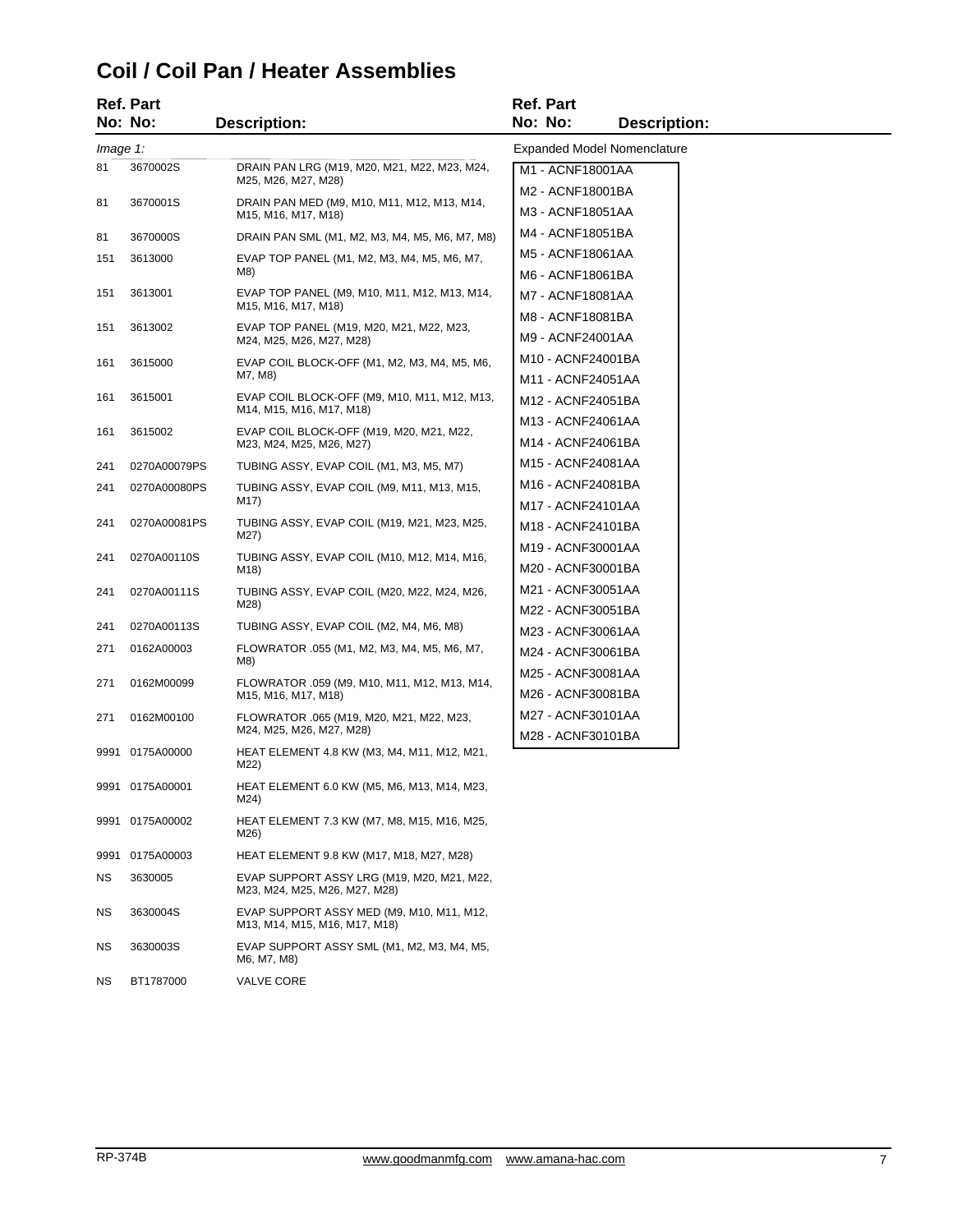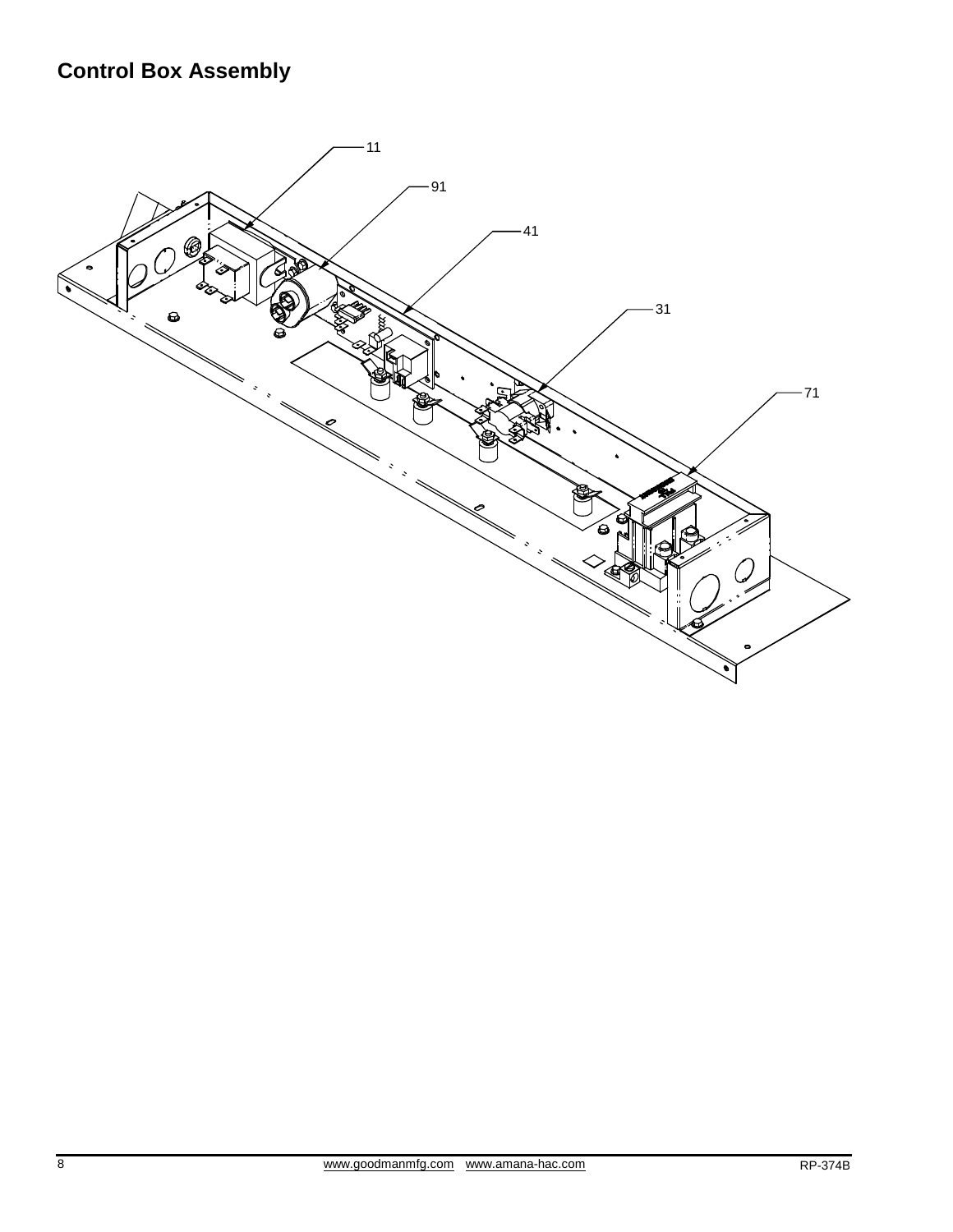## **Control Box Assembly**

|          | <b>Ref. Part</b><br>No: No: | <b>Description:</b>                                                                                    | <b>Ref. Part</b><br>No: No: | <b>Description:</b> |  |
|----------|-----------------------------|--------------------------------------------------------------------------------------------------------|-----------------------------|---------------------|--|
| Image 1: |                             |                                                                                                        |                             |                     |  |
| 11       | B1141643                    | TRANSFORMER 208/230, 24V                                                                               |                             |                     |  |
| 31       | B1256551                    | SEQUENCER 5 KW (M3, M4, M11, M12, M21, M22)                                                            |                             |                     |  |
| 31       | B1256552                    | SEQUENCER 8 - 10 KW (M5, M6, M7, M8, M13,<br>M14, M15, M16, M17, M18, M23, M24, M25, M26,<br>M27, M28) |                             |                     |  |
| 41       | PCBFM131                    | BOARD, ELECTRONIC BLOWER TIME DELAY<br>RELAY                                                           |                             |                     |  |
| 71       | BT1753510S                  | PULL OUT DISCONNECT                                                                                    |                             |                     |  |
| 91       |                             | CAP050000370VAS CAPACITOR 5/370V                                                                       |                             |                     |  |
| NS.      | 3630008                     | BLOCK-OFF, CONTROL BOX (M1, M2, M9, M10,<br>M19, M20)                                                  |                             |                     |  |

Expanded Model Nomenclature

| M1 - ACNF18001AA  |
|-------------------|
| M2 - ACNF18001BA  |
| M3 - ACNF18051AA  |
| M4 - ACNF18051BA  |
| M5 - ACNF18061AA  |
| M6 - ACNF18061BA  |
| M7 - ACNF18081AA  |
| M8 - ACNF18081BA  |
| M9 - ACNF24001AA  |
| M10 - ACNF24001BA |
| M11 - ACNF24051AA |
| M12 - ACNF24051BA |
| M13 - ACNF24061AA |
| M14 - ACNF24061BA |
| M15 - ACNF24081AA |
| M16 - ACNF24081BA |
| M17 - ACNF24101AA |
| M18 - ACNF24101BA |
| M19 - ACNF30001AA |
| M20 - ACNF30001BA |
| M21 - ACNF30051AA |
| M22 - ACNF30051BA |
| M23 - ACNF30061AA |
| M24 - ACNF30061BA |
| M25 - ACNF30081AA |
| M26 - ACNF30081BA |
| M27 - ACNF30101AA |
| M28 - ACNF30101BA |

SHOWN UPSIDE DOWN FOR CLARITY